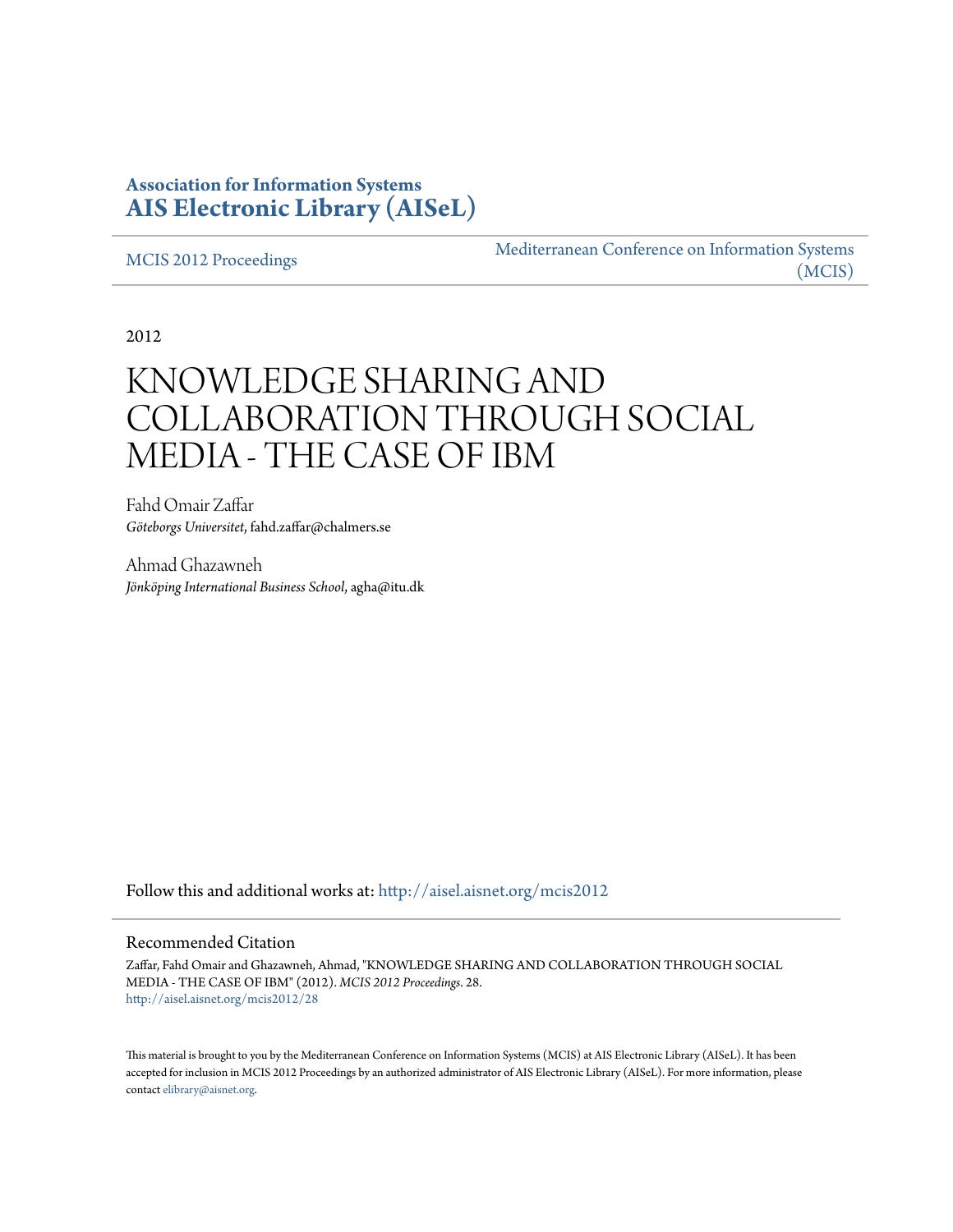## KNOWLEDGE SHARING AND COLLABORATION THROUGH SOCIAL MEDIA - THE CASE OF IBM

Fahd Omair Zaffar, Department of Applied IT, Chalmers | Göteborgs Universitet, Forskningsgången 6, SE-412 96 Gothenburg, Sweden, fahd.zaffar@chalmers.se

Ahmad Ghazawneh, Jönköping International Business School, Gjuterigatan 5, 553 18 Jönköping, Sweden, ahmad.ghazawneh@ihh.hj.se

*Intellectual capital is the single most important asset owned by any organization. Business continuity, innovation, and long-term sustainability of Small Medium Enterprises depend partly on accumulated organizational knowledge. Knowledge is hard to capture and manage due to its implicit nature. This paper seeks to investigate how Web 2.0 technologies are being used to overcome knowledge sharing and collaboration issues. The new web technologies, which are based on platforms, are referred to as emergent social software platforms (ESSP's). The use of ESSP's within a business enterprise to achieve business goals is known as enterprise 2.0 (E2.0). Central to this research is the proposed knowledge sharing cycle model, which has three main stages - internalization, externalization, and objectification. This model is adapted based on the findings of a case study of IBM Corporation. The findings indicate that ESSP's can be used to support knowledge sharing practices and to help convert knowledge into its different forms.* 

*Keywords: Social Media, Knowledge Sharing, Mass Collaboration, Web 2.0, E 2.0, and ESSP*

## **1 INTRODUCTION**

Collaboration is so common in today's society. It is proven powerful for solving problems, building consensus, and helping decision-making processes (Straus and Layton, 2002). Historically, collaboration has been governed through *collaboration hierarchies*, where every member is controlled and supervised by other top members, employees are dominated by managers, and customers are controlled by organizations (Tapscott and Williams, 2006). However, through new technologies, new scientific initiatives and new forms of collaboration emerge in the global market, predominantly initiated by communities and self-organizing agents.

This form of collaboration, referred herein as *mass collaboration* (Tapscott and Williams, 2006), enabled by the introduction of Web 2.0 technologies (O'Reilly, 2005), has led organizations to rethink their methods of managing and distributing information, and creating business value. Furthermore, mass collaboration challenges many mature and established firms such as BMW, Boeing, and Procter & Gamble to rethink their collaboration activities (Tapscott and Williams, 2006). This was emphasized by the surprisingly high and increasing number of firms adopting Web 2.0 technologies and services (Libert and Spector, 2008), which help these organizations create new and unique collaborative environments (McAfee, 2006). Its adoption is expanding especially for corporate affairs (Grossman and McCarthy, 2007; Hideo and Shinichi, 2007) so that organizations can improve their products and services or solve an intractable problem (Tapscott, 2008).

Previous research works indicate that social media tools like wikis are increasingly becoming popular for managing knowledge and collaboration within enterprises. Some studies have contributed to this field by creating awareness among organizations about the benefits of using ESSP's for knowledge creation. The concept of Enterprise 2.0 is quite young. Researchers argue that intellectual capital is the biggest asset of any organization and serves as the greatest source of power (Druker, 1993; Toffler, 1990; Quin, 1992). These authors agree that the future belongs to those who are endowed with knowledge (Nonaka, 1996). We live in a knowledge-driven world, which therefore makes the "knowledge worker" the greatest single asset (Druker, 1993). One of the most popular management concepts developed over the past few decades is knowledge management (Huysman, 2002). Researchers and practitioners confirm that knowledge sharing improves organizational performance (Lesser & Storck, 2001). Often, organizations do not realize what they know. Locating and retrieving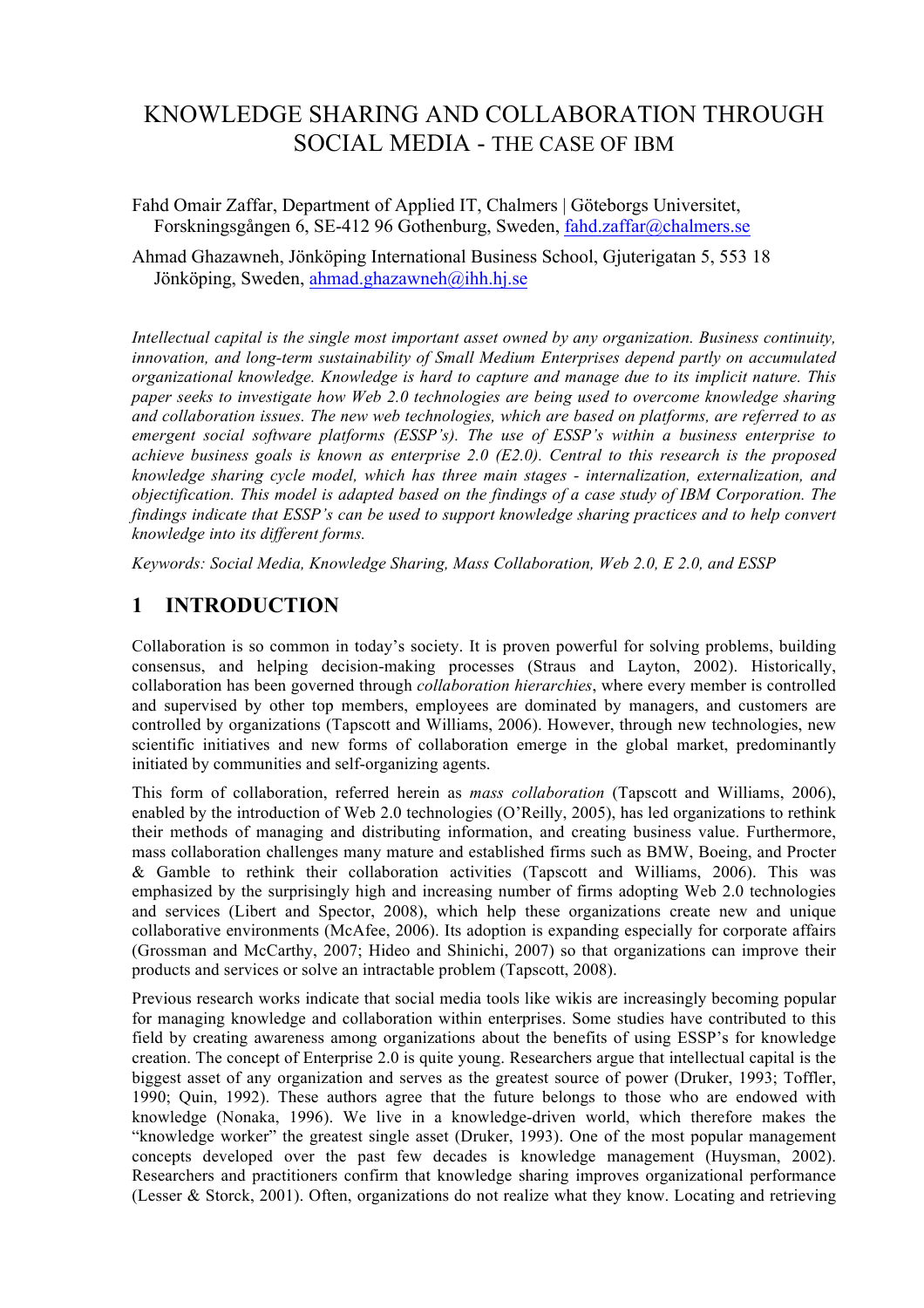knowledge within organizations can be problematic (Huber, 1991). IT is used as an enabler in most knowledge management initiatives (Alavi & Leidner, 2001). The research question this paper aims to answer therefore is- *How is social media being used within an organization to facilitate knowledge sharing and collaboration to achieve an objectified knowledge?* Though the problem focuses around knowledge sharing, more emphasis is placed on ESSP's. This paper covers only the ESSP's which are applied and used in the case study

The body of this paper is organized into seven sections. Section two discusses the literature on IT tools for knowledge sharing and collaboration among peers. Sections three and four state the theoretical basis and research methodology, respectively. Meanwhile, section five explains the social media strategy adopted by International Business Machines (IBM) in Sweden. Our analysis of the case is presented in section six while the last section draws out the conclusion and recommendations for future research.

## **2 RELATED LITERATURE**

#### **2.1 Wikinomics and the Mass Collaboration**

Mass collaboration happens when many participants work independently yet collaboratively in a single project. These projects are often modular in nature. They execute tasks, generate solutions (e.g. InnoCentive), or create new knowledge (e.g. Wikipedia). Mass collaboration is said to owe its success to its decentralized model of collaboration which outperforms more centrally controlled collaboration models (Brafman and Beckstrom, 2006).

Mass collaboration is characterized by four main principles introduced by Tapscott and Williams (2006) - peering, sharing, openness and acting globally. *Peering*, or peer production, is allowing users to participate in the creation and development of products and services, and coactively share, classify, and rate contents that enhance the production (Tapscott and Williams, 2006; McKercher and Mosco, 2007;Wilkinson, 2008). Meanwhile, s*haring*, considered as one of the distinctive features of mass collaboration, simply refers to sharing knowledge. It creates new opportunities for development. Tim Bray, the director of Web technologies at Sun Microsystems, said "we genuinely believe that radical sharing is a win-win for everyone; expanding markets create new opportunities" (ibid, 2006, p.27). *Openness*, according to Tapscott and Williams (2006), refers to having boundaries that are porous to external solutions, ideas, and knowledge. Being *open* to outside human capital outperforms companies that rely on their internal resources and capabilities. This type of openness is associated with "candour, transparency, freedom, flexibility, expansiveness, engagement, and access" (p.21). Lastly, *acting globally* or making mass collaboration projects available on the Internet through Web 2.0 technologies enables firms to access new ideas and solutions by engaging more innovative and open-minded users around the world.

While traditional collaboration is mainly dedicated to people sharing common interests, goals, abilities, and areas of expertise, mass collaboration in contrast finds its way to a large number of individuals from various knowledge areas, with diverse interests expertise, and specializations (Tapscott and Williams, 2006; Panchal and Fathianathan, 2008; Libert and Spector, 2008). An example of a successful mass collaboration project is *Wikipedia*, an online collaborative encyclopedia that attracts millions of internet users from all over the world. Wikipedia enables users to view, create, edit, or remove articles in different subjects. This project currently has about 10 million volunteers contributing 9.5 million articles in 256 languages (Panchal and Fathianathan, 2008, p.1). Another example is *InnoCentive*, a mass collaboration project that is specifically created for the global community. Its main goal is to allow researchers, scientists, engineers, inventors, R&D groups, and companies to collaborate to achieve solutions for research and development problems in a broad range of disciplines like chemistry, biology, engineering, math, computer science, entrepreneurship, and others (Tapscott and Williams, 2006; Harrison and Sullivan, 2006; Lakhani et al.,2007; Dodgson et al., 2008; Libert and Spector, 2008). This project attracts more than 80,000 independent problem solvers from more than 150 countries (Lakhani et al., 2007). They help more than 34 mature firms including Proctor & Gamble, Dow Agro Sciences, and Eli Lilly (Brown and Boulderstone, 2008). These firms pay problem solvers \$10,000 to \$100,000 per solution in addition to the subscription fees they pay (Ahonen and Lietsala, 2007).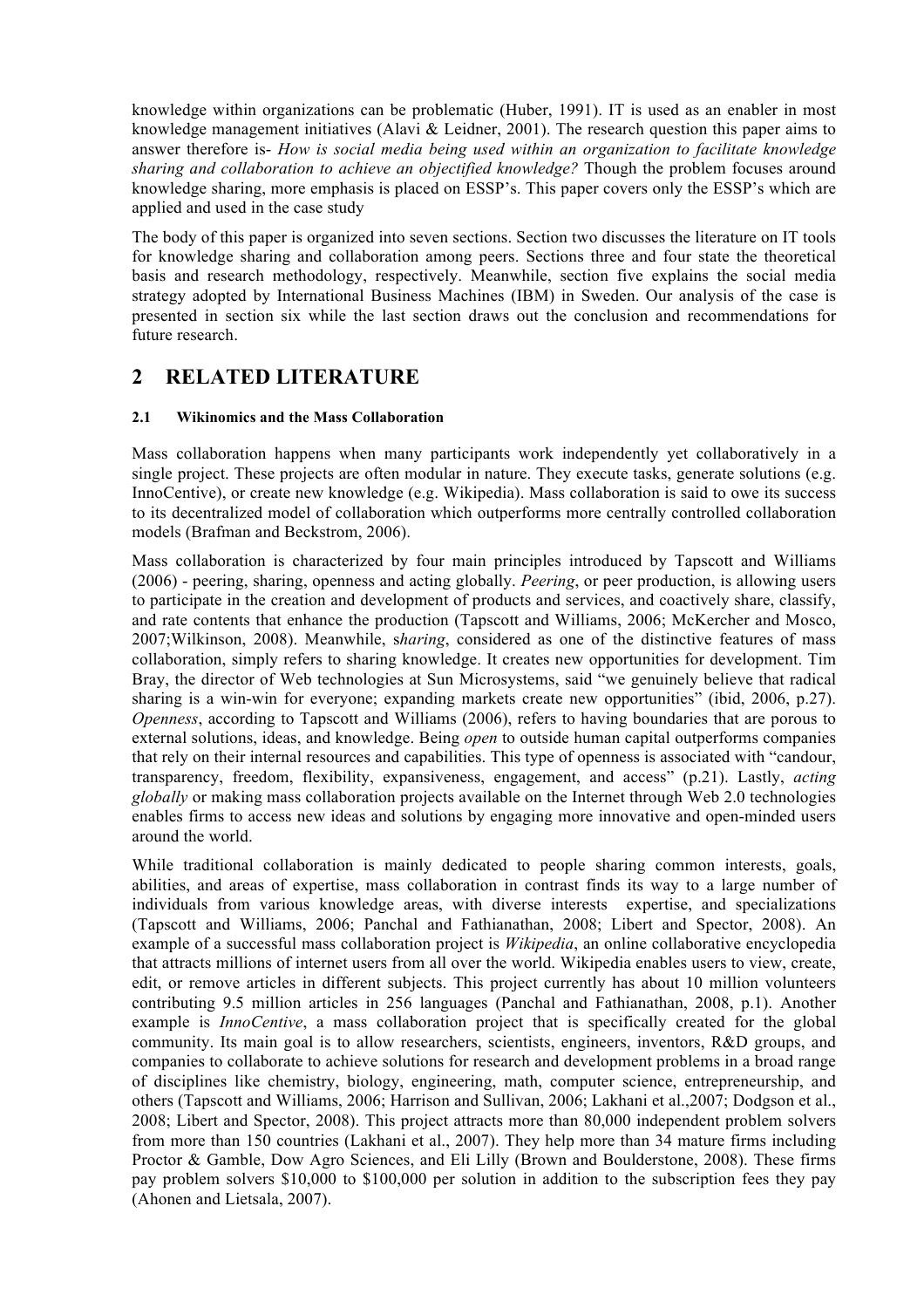#### **2.2 Social Media vs. Web 2.0 and E2.0**

Social media is setting revolutionary trends for online business and communication. But there seems to be confusion about what constitutes social media (Kaplan and Haenlein, 2010). According to Forrester Research, 75% of Internet users used social media in second quarter of 2008. Kaplan further states that, users have joined social networks, read blogs, and acted as community members. Yet, companies seem uncomfortable to adopt social media, where users get the opportunity to speak freely among workers. Given its technical advances, social media is more powerful than conventional media.

The concept Web 2.0, the technology used in social media, was first presented in the Web 2.0 Conference in 2004. Tim O'Reilly introduced this term as the next generation web services and business models. Enterprise 2.0 does not differ from web 2.0. It is the use of web 2.0 technologies within organizations for business purposes. McAfee (2009) describes platforms as a collection of digital content where contributions are globally visible and persistent. Some examples of Web 2.0 technologies are blogs (blogspot.com), wikis (Wikipedia), social networking software (Facebook, in 2004), social media platforms (YouTube), and forums.

#### **2.3 Emergent Social Software Platforms (ESSP's)**

ESSP's are equipped with the characteristics of web 2.0 and are used for different purposes today. These tools are called social software because they are social in nature. They help people collaborate through computer-mediated communication (McAfee, 2009). These tools are freeform; hence, they are optional; free from imposed structure like workflows, interdependencies, and decision right allocations. They are egalitarian; free from ranks; and thus accept a wide variety of data types (McAfee, 2009). The examples of ESSPs are blogs, wikis, social networking software, social media platforms, and forums. It is the "new strategy to knowledge management as a "Community of Practice (COP)", according to Keyes (2006). Communities are based on interest and expertise. They bring together people with common interest or skill, and give them a place to exchange knowledge and ideas.

#### **2.4 Theoretical Frame of Reference**

The conceptual diagram below illustrates the main theories to be used in the analysis. Wikinomics advocates for mass collaboration and constitutes four main pillars. These include being open, acting globally, sharing, and peering. There is a fifth concept added to these pillars that is communities of practice. These five concepts are all user activities. These are performed with the aid of web 2.0 platforms (ESSP's) such as blogs, wikis, social networking sites, and forums, . When these platforms are used within organizations, for organizational goals, the web 2.0 concepts become Enterprise 2.0. This then generates and uses a lot of information and knowledge to supports the knowledge sharing cycle. After a detailed analysis of empirical findings, the authors developed the knowledge sharing cycle to illustrate how collaborative intelligence supports to achieve objectified knowledge.



*Figure 1: Theoretical Frame of Reference*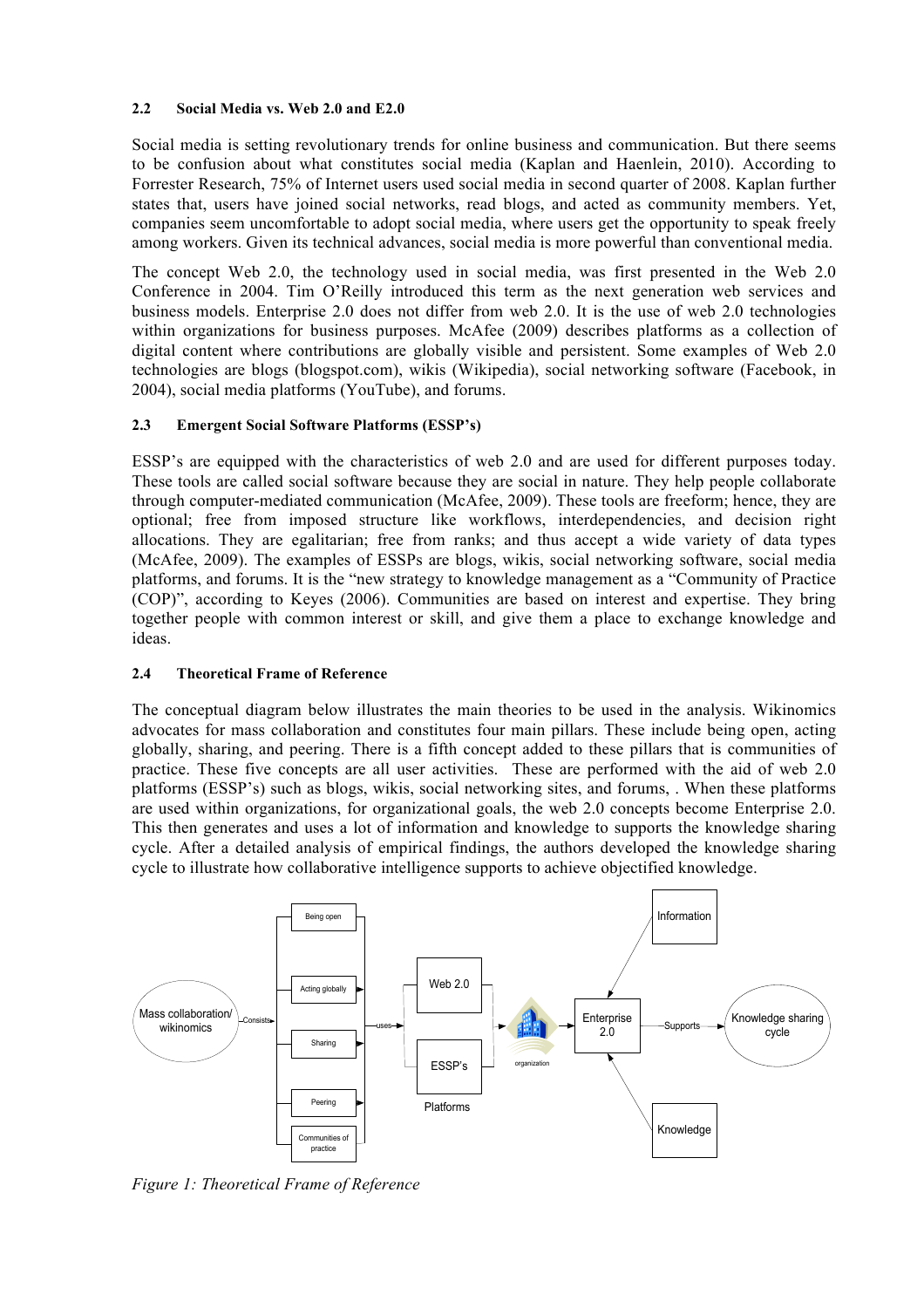## **3 THEORETICAL BASIS**

#### **3.1 Knowledge Sharing Cycle**

Knowledge can be implicit or explicit. The explicit form of knowledge is much harder to capture than the implicit form because it transfers from one state to another (Huysman 2002). Nonanka (1995) elaborates a knowledge conversion model which constitutes four stages - i.e. Socialization, Externalization, Combination and Internalization. As knowledge passes through these stages, its state changes between implicit and explicit forms. A similar model was developed by Huysman (2002).This specifically illustrates the knowledge sharing cycle, as depicted below The three processes internalization, externalization, and objectification work to formulate the organization learning process (Huysman, 2002).

#### **Internalization**

Internalization is the process of acquiring knowledge by an individual member from the organization, (Huysman, 2002). Tenkasi and Boland (1995) stated that organizations often try to practice the information technology to equip the peers with strong knowledge, speed up processes, and reduce cost of knowledge sharing or form the classes of networks (Yoo, et al., 2008). In knowledge creation and sharing through open innovation, organizations act in open systems (Thompson, 1967) while keeping the external environment in view (Lawraence and Lorsch, 1967). The notion is the same but not in a broad sense, where supplier also acts as a peer producer (Wikhamn et al., 2011) or "old wine in new bottles" (Trott and Hartmann, 2009). The active participation of peers is required to generate and transfer knowledge. The identities of works do not matter while interacting (Demil and Lecocq, 2006) but the reputation and status of persons may matter while participating (Bergquist and Ljungberg, 2001).

Web 2.0 tools facilitate network workers and play the vital role as a fundamental layer of digital information infrastructure. According to Huysman (2002), internalization is the only process that makes one an "insider". According to MaCafee(2006), the different ways to support the knowledge creation and transfer among peers might be knowledge systems, training sessions, manuals and others(Tapscott & Williams, 2006). There is huge amount of unrecorded knowledge (Huysman, 2002). Sharing stories and exchanging anecdotes could be some ways of internalizing knowledge.

#### **Externalization**

Externalization happens when workers share achieved knowledge with each other (Huysman, 2002). According to MaCafee (2009), this might take place in various formal or informal ways. The formal channels include meeting, project groups, and others. The informal channels, meanwhile, include conversation in the corridors and lunch-break chats (Huysman, 2002). Still according to Huysman (2002), explicit knowledge can be formulated and facilitated using formal and systematic language. Nonanka and Takeuchi (1995) illustrate that implicit knowledge can obstruct the externalization process, thereby leading to substandard learning processes. The two reasons for externalizing knowledge based on Huysman and de Wit (2002) are knowledge exchange for the sake of reuse and benefit of developing knowledge. Knowledge development is an outcome of knowledge transfer (Huysman, 2002).

#### **Objectification**

Von Krogh et. al. (2000) defines objectification as the process of globalizing local knowledge. Exchanging knowledge does not always necessarily mean though that the knowledge would be collectively accepted. The shared knowledge becomes organizational only when it is accepted by the members of the organization (Huysman and de Wit 2002; Von Krogh et al., 2000). The process of objectification is not always a conscious one, and often takes a long time to take place (Von Krogh et al., 2000). Huysman and de Wit (2002) illustrate objectification with the example of a group of technicians who have learned a new way of fixing a machine. Their operational knowledge remains local until it is accepted by the organization. For example, publishing manuals containing the operational knowledge in the training of new comers is a proof of acceptance. Of the three processes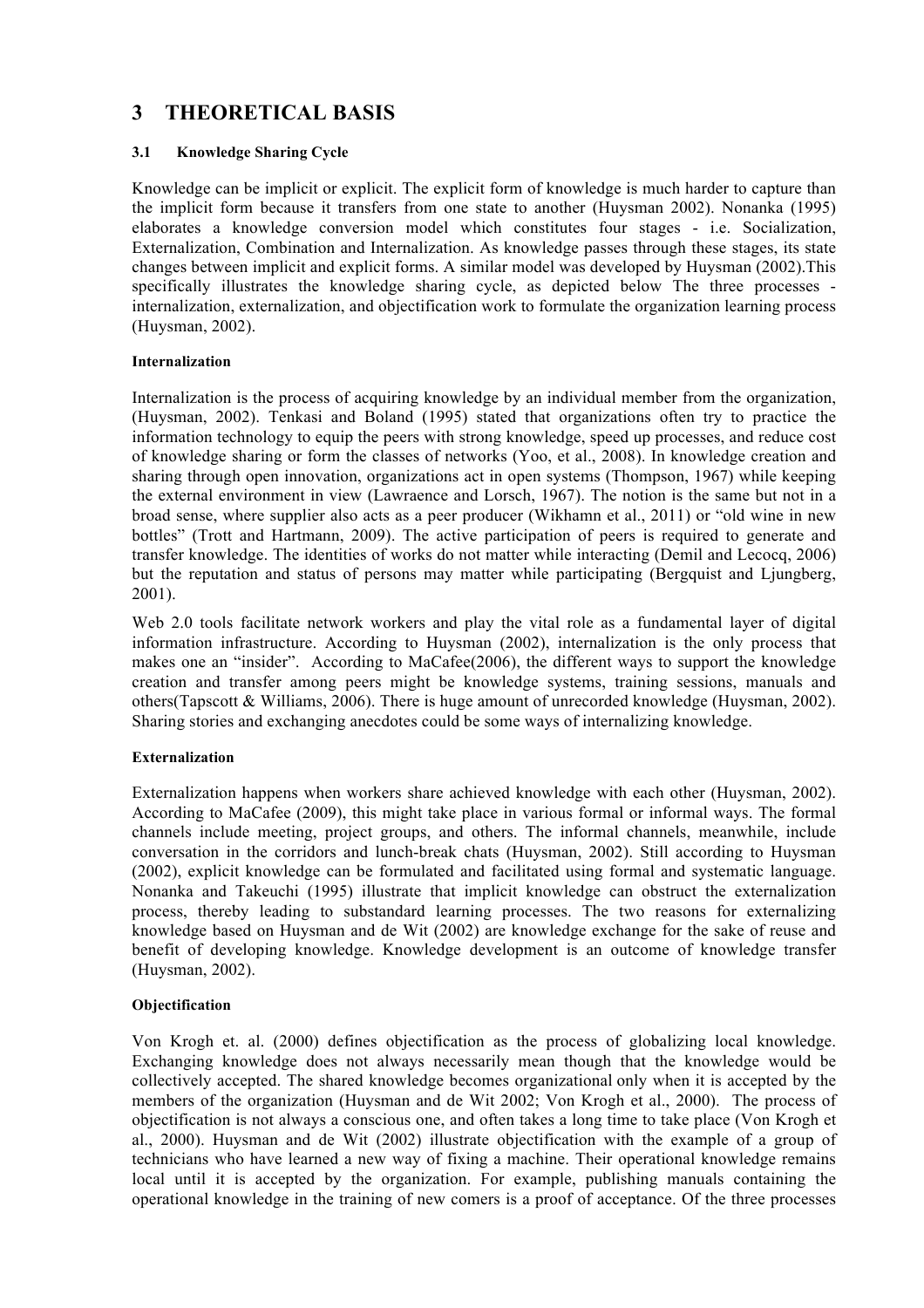discussed, objectification takes the longest time to take place. The table below shows the classification of various processes involved in knowledge sharing and organizational learning.

| Learning process | Learning from               | Resulting in                | knowledge-<br>of<br>Type<br>sharing support                             |
|------------------|-----------------------------|-----------------------------|-------------------------------------------------------------------------|
| Internalization  | Organizational<br>Knowledge | Individual<br>Knowledge     | Knowledge Acquisition                                                   |
| Externalization  | Individual<br>Knowledge     | <b>Shared Knowledge</b>     | Knowledge exchange (for<br>of<br>reuse<br>purpose<br>or<br>development) |
| Objectifying     | Shared knowledge            | Organizational<br>Knowledge | All types of knowledge-<br>sharing                                      |

*Table 1: Classification of Various Processes Huysman (2002)*

#### **Intermediation**

The important concept in the knowledge sharing cycle that is not part of the aforementioned model is Intermediation. The process of connecting knowledge seekers with knowledge providers is important according to Nonanka and Takeuchi (1995) who provided a model called the SECI model. This model describes the various modes of knowledge as follows: 1) Socialization converts Tacit-to-Tacit knowledge; 2) Externalization or articulation converts Tacit to Explicit knowledge; 3) Combination converts Explicit-to-Explicit knowledge; and 4) Internalization converts Explicit to Tacit knowledge.

## **4 RESEARCH METHOD**

#### **4.1 Research Strategy – Case Study**

The research strategy is dictated by the nature of the research questions. According to Yin (1994), if the research answers a how or why question, the strategy could be a case study. This strategy gives a rich and in-depth look at a particular phenomenon within the subject being studied. Yin (1994) also states that a single case study is suitable if the purpose is to examine the established theories. Hence, a case study was conducted at IBM. Using IBM's case, several social media theories are tested where the goal is to create a framework. This framework would illustrate how social media supports the knowledge sharing cycle to have an objectified knowledge. To answer the "how" question without ambiguities, all possible data should be explored. After a careful study, International Business Machines (IBM) in Sweden was chosen as the most suitable choice for the case study. IBM has pioneered and set industrial standards using older systems such as Lotus Notes which the organization has grown and developed as new systems for collaboration and knowledge sharing. It does not only use social media and ESSP's tools for its own purposes, it also sells IT solutions for collaboration and knowledge sharing to external clients.

#### **4.2 Data Collection and Analysis**

Both primary and secondary data were used in this paper. The primary data collection included detailed interviews and meetings. This process took over 7 months to complete, from December 2010 to July 2011. Details of the primary data collection are shown in the table below. Secondary data from existing research works on the role of wikis for knowledge sharing were also analyzed. All data collected have been carefully and critically analyzed using a mixture of deductive and inductive methods.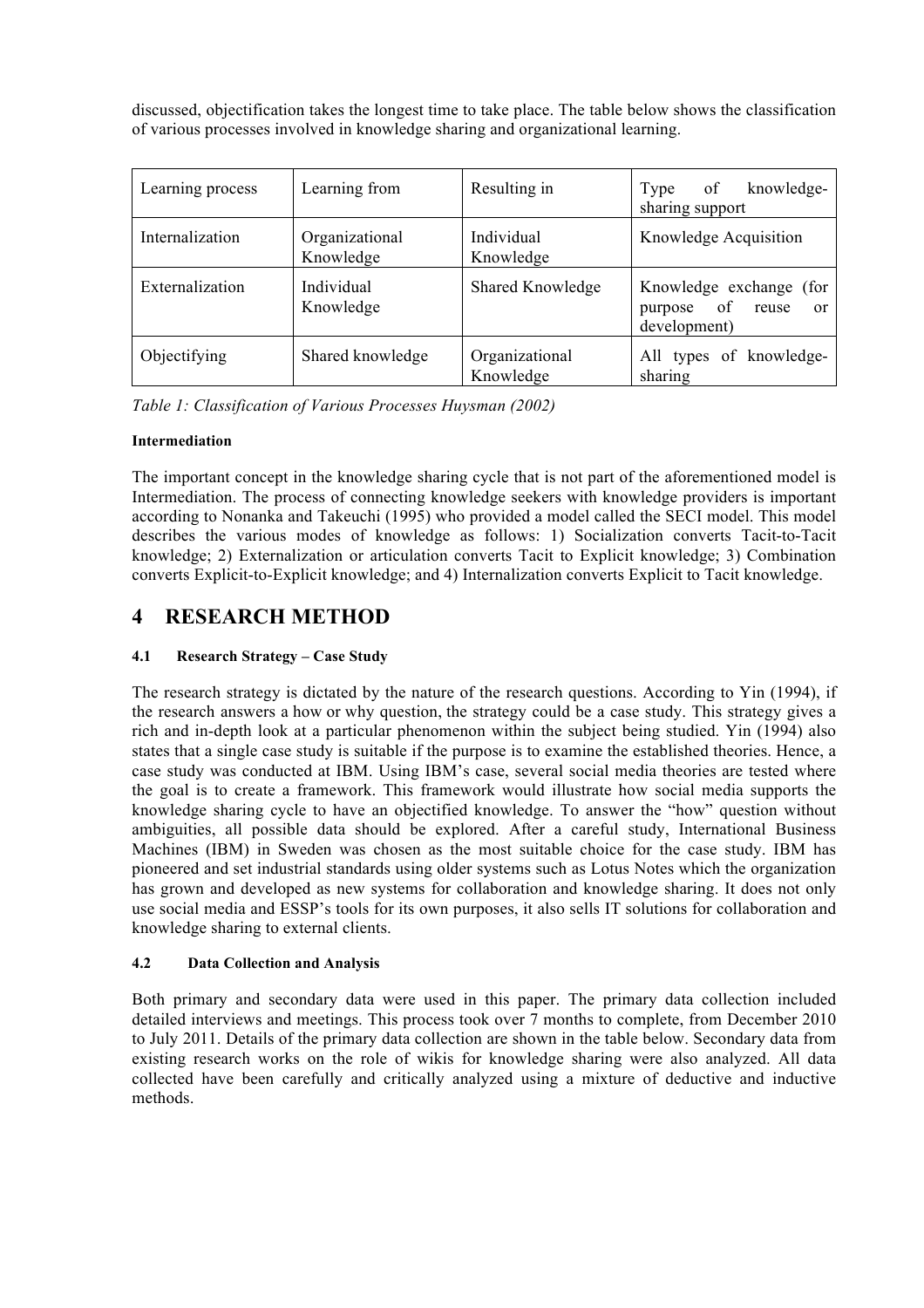| S.  | Managers' Name   | Designation                | Date, Time & Duration of Interview |
|-----|------------------|----------------------------|------------------------------------|
| No. |                  |                            |                                    |
|     | James EK         | Country Executive Manager  | 2011-03-23                         |
|     |                  | Software<br>and  <br>Lotus | One hour seven minutes,            |
|     |                  | Collaboration              | 13:00 to 14:07                     |
| 2   | Karl             | Manager for Sales Tax      | 2011-03-23                         |
|     |                  | Collaboration              | One hour,                          |
|     |                  |                            | $14:10$ to $15:10$                 |
| 3   | Christer Wikmark | Social Media Manager       | 2011-03-23                         |
|     |                  |                            | One hour twenty minutes,           |
|     |                  |                            | 15:10 to 16:30                     |

*Table 2: Details of Interviews and Meetings*

According to Ghauri and Gronhaug (2005), interviews can be categorized into structured, unstructured, and semi-structured. This research adopted a semi-structured interview because it best suits our purpose. The respondents were given liberty to discuss the questions but some level of guidance and control were provided to help us get the answers needed. Saunders et. al. (2007) proposes two methods of data collection - qualitative and quantitative. In this work, qualitative method using a case study has been chosen. One advantage of the qualitative approach is that it helps us collect data from people in real life settings, thereby helping us get a deeper understanding about their experiences and local context (Creswell, 2003). Relevant and detailed articles from journals and books on the same topic were gathered. Most importantly, only updated and authentic materials were used in the literature review. Presentations, videos, scientific reports, blogs, and commercial articles were also explored. Most of the literature was retrieved from online journals and University library databases of Göteborg, Chalmers, and Jönköping universities.

## **5 CASE STUDY RESULTS**

#### **5.1 IBM Connections**

At IBM, a set of ESSP's has been integrated into one Social Networking Site (SNS) called IBM Connections. IBM connections integrate different platforms across the organization. The system is designed to allow easy integration with existing systems in the organization. In a typical intranet system, there are structures imposed to control the flow of information and knowledge. The managers and system administrators decide what information is accessible, who can access them, and when to access. In contrast, IBM connections let users decide for themselves what type of information to share, how it is shared, and whom to share it with.

James Ek, the country executive of collaborative solutions, reiterates that: *"Employees decide what information is relevant for them through the help of social tools"."*

There are key services in this SNS, as IBM calls it, which are designed for collaboration and knowledge sharing within the organization. Karl, the Technical sales manager, explains that:

*"All of these services are based on rest API"s. This is a standard, which makes it possible to utilize these services somewhere else. All services can be integrated in other web-based systems such as SharePoint. All or some of the services can be used on existing platforms or systems."*

These services are divided into seven categories - profiles, communities, blogs, bookmarks, activities, files, and wikis. These services have specific functions which are described below.

#### **5.2 IBM Social Media Strategy and Vision**

IBM is one of the few multi-national corporations that pioneered the adoption of social media. It has a rich experience in the use of social media which dates as far back as 2002. IBM has embraced it,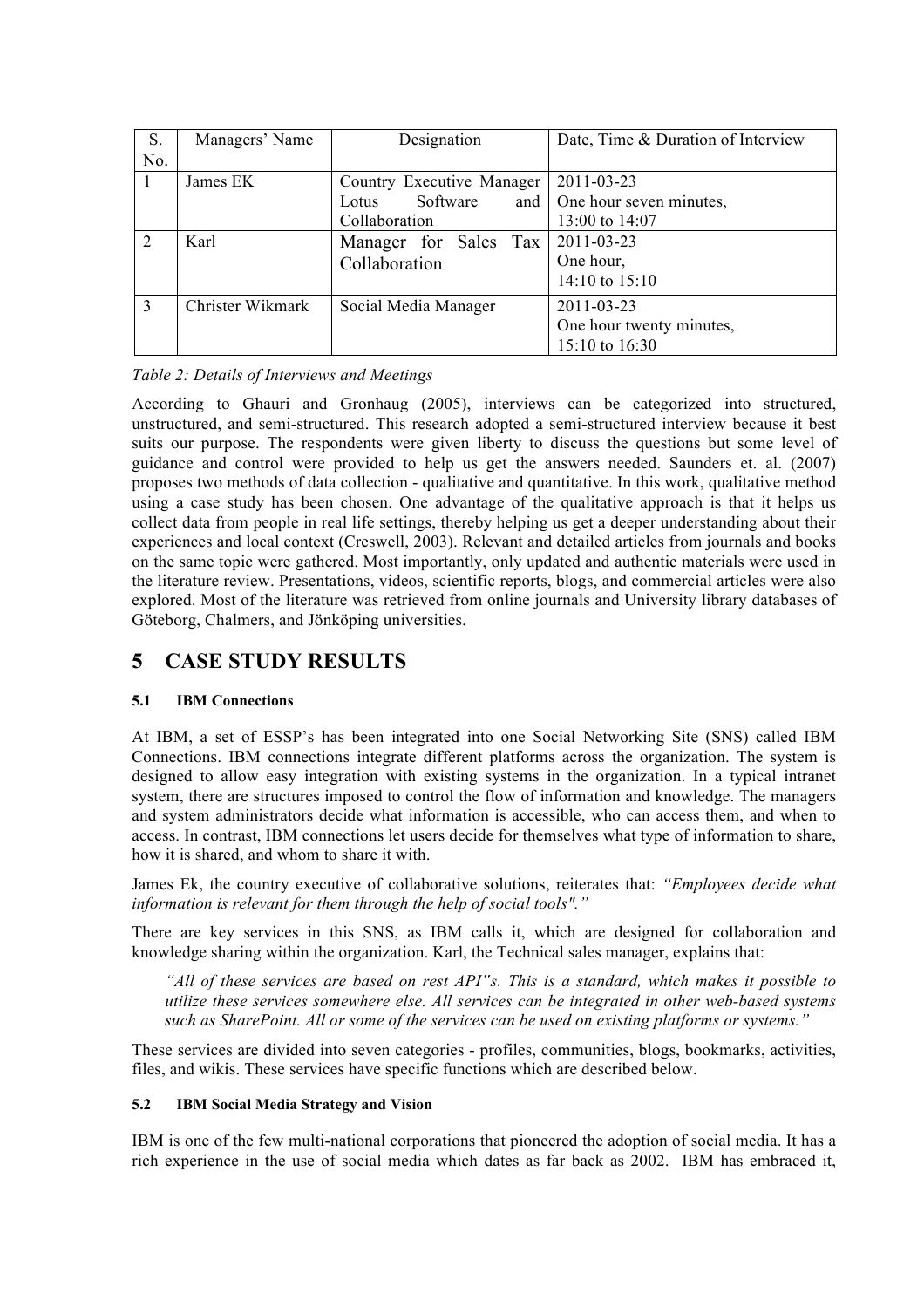promoting its use throughout the organization. It has this system since Lotus was first integrated in the organization.

The strategy adopted at IBM is a "social business" as stated by James Ek. He sees social media as the new way to communicate and the strategy to achieve this is to make all applications in the organization 'social'. According to him, the vision for enterprise 2.0 within IBM is summarised in the following sentence:

*Quickly spreading information to a lot of people in an effective way is the way forward. Social awareness in combination with a great need, for enabling companies to better communicates internally and externally.*

The company realizes that people are more socially aware today. But instead of regarding social media as a leisure tool to be used at home, IBM actively utilises it at the work place to increase productivity and efficiency. Collaboration is a key goal that is achieved by using social media within the organization. Hence, the common slogan among IBMers is - *"When team IBM comes together, we are unbeatable."*

Social media form extensive networks throughout the organization, fostering even greater collaboration. Through this, IBM promotes an open information culture. Karl, the technical sales manager, states that "*Open standards, open platforms is the general strategic direction we want to go. The connection platform is a social and open platform developed for internal use IBM.*

Access to information and resources throughout the organization has been facilitated, thanks to a flat organizational structure, made possible by social media. James EK states that - *"Social media flattens the organization and facilitates access to the right information and resources."*

The company empowers employees to participate. Luis Suarez, a Knowledge Management Specialist at IBM Global Business Services states that "Command and Control corporations will cease as people need to be freed to share what they know.*"*

Through social media, IBM strives for a globally integrated company, one which increases the outreach of its employees. This vision prompted the CEO of the company Sam Palmisano to make the following statement:

*"A globally integrated company looks very different. This is an enterprise that shapes its strategy, management, and operations in a truly global way. It locates operations and functions anywhere in the world based on the right cost, the right skills, and the right business environment. And it integrates those operations horizontally and globally."*

Palmisano's vision is to provide the tools necessary to support collaboration. This tool is Lotus Connections. The system's main vision is to build a professional network for former and current IBMers to collaborate and leverage social computing both within and outside the corporation.

Another social media strategy at IBM is using open programming models (platform approach). Lotus connections are designed using service-oriented architecture (SOA), which makes it easier to reuse services in the software.

Being both a user and vendor of social media, IBM does not only do the talking but also walks the walk. The company leads by example, actively using its own products as examples of what can be achieved. This is one strategy used by the company. James EK, Country manager for portal and Lotus Collaboration solutions states that - *"We lead when we say collaboration solutions to our existing and new users. Internally we strive to do what we say, and social media is the natural way to communicate with peers for quick and effective spread of information."*

### **6 RESULTS**

#### **6.1 The knowledge Sharing Cycle**

The knowledge sharing cycle has three dimensions -internalization, externalization, and objectification. A fourth one – intermediation, is introduced to this cycle. Intermediation is connecting knowledge seekers with the knowledge source. Sharing creates an environment for acting globally.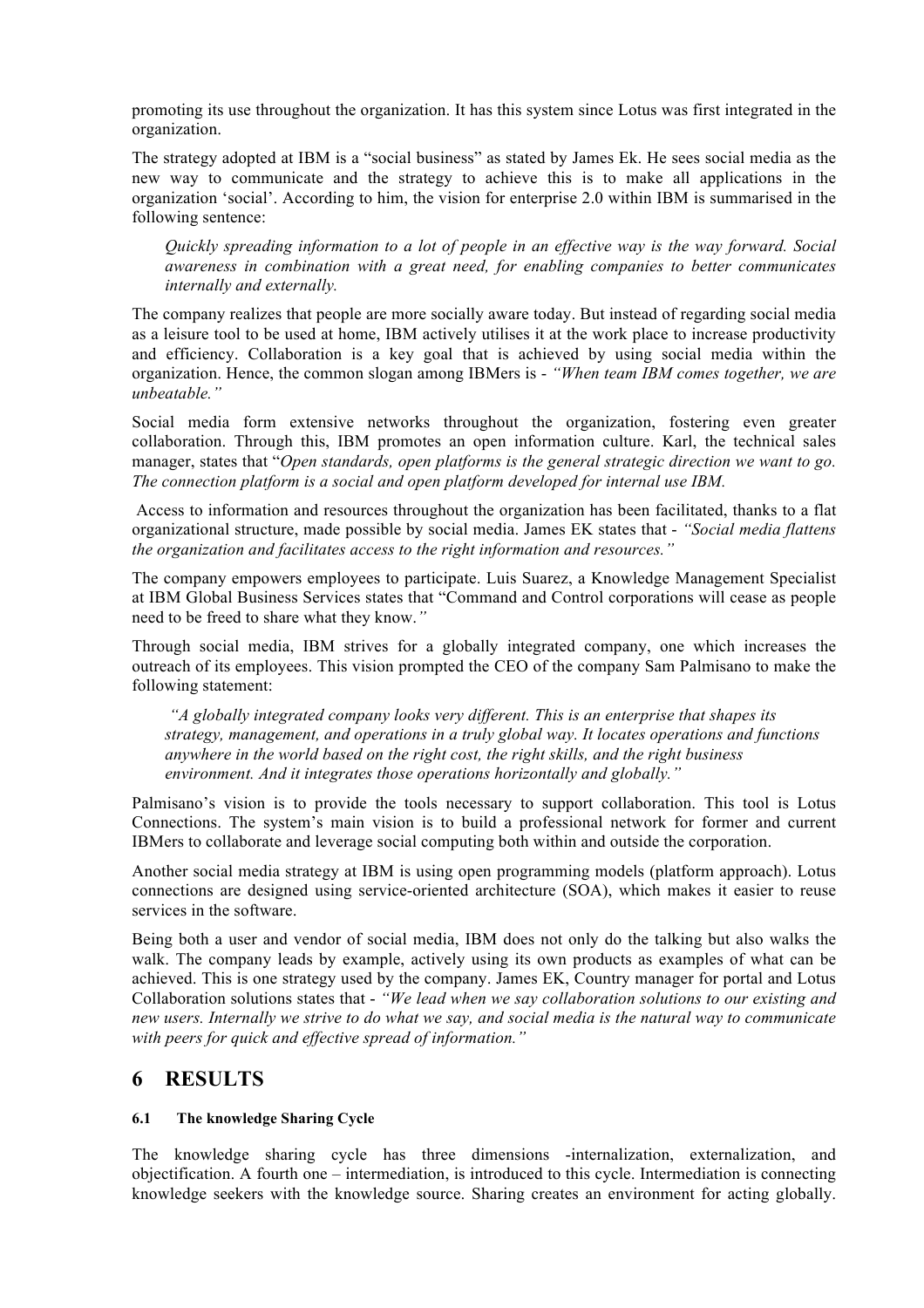But not all knowledge is objective knowledge. The process of externalization transitions into objectification. But there has to be universal acceptance of the new knowledge by the whole organization. Wikis however, often consists of objective knowledge. At IBM, the wikis created contain conventional and generally accepted knowledge. Wikis are, therefore, the most suitable platform for the process of objectification. Unlike blogs and communities, other users within the organization with the right permissions can edit wiki material if they deem necessary. Wikis keep track of changes including those who made them and when the changes are made, thereby resolving issues of objectivity. Through wikis, knowledge can turn into organizational knowledge, and the cycle starts all over again with internalization.



Figure 3: Proposed Objectified Knowledge Sharing Cycle

#### **6.2 Collaboration**

Tapscott and William (2006) argue that wikinomics is changing the manner in which we conduct modern business. This new theory has four characteristics – being open, peering, sharing, and acting globally. These are clearly discernible within IBM Corporation and are facilitated by the use of ESSP's. Unlike traditional intranets, platforms and the web 2.0 provide an open environment for collaboration. Being open refers to being transparent and having organizational boundaries that are porous to external ideas. IBM achieves openness through its social media usage and policies which also extensively promote peering. Through communities, employees with similar interests form peer groups, and help each other with problems. Sharing is made easy through ESSP's. All applications and services operating on IBM connections are heavily linked. Such links are very crucial for accessing and quickly sharing the right resources. IBM connections act globally because the platform is deployed and used throughout the IBM Corporations. It is fully integrated in the web and can be accessed virtually from anywhere around the world through the Internet.

## **7 CONCLUSION**

The purpose of this study was to examine the way ESSP's can be used in knowledge sharing and collaboration within organizations while discussing the impacts of different forms of social media that can be used in different phases in the knowledge sharing cycle. Enterprise 2.0 platforms assist the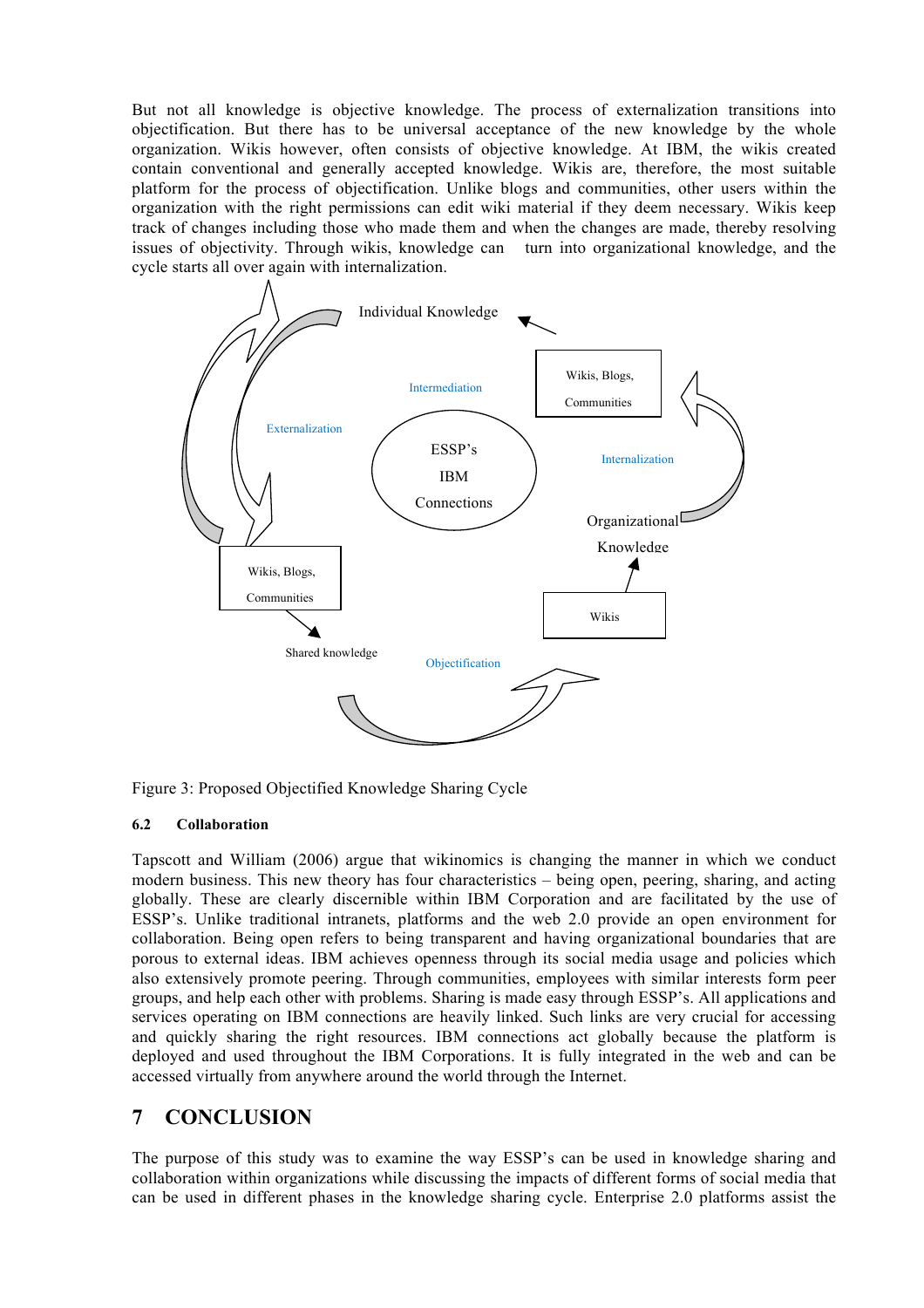process of knowledge sharing, converting knowledge from its various modes. The phases in the knowledge sharing cycle are internalization, externalization and objectification. Knowledge can be explicit or implicit.

Through IBM Connections the origination achieves the four main characteristics of Wikinomics. Employees engage in peering through communities, wikis and blogs, among which wiki is considered the most useful open source technology. It facilitates incremental knowledge creation, value networks and multi-user participation. The files service of IMB Connections has been designed in such a way that emails are eliminated and are replaced with links to files that are shared. Other social media features such as tagging and book marking are also available. IBM maintains an extremely open, transparent and easily accessible information culture though ESSP's.

#### **References**

- Ahonen, M. and Lietsala, K., (2007) Managing Service Ideas and Suggestions Information Systems in Innovation Brokering, Innovation in Services, Proceeding of Tekes- Haas Conference on Service Innovation. Berkeley, CA.
- Alavi M., & Leidner E. Dorothy 2001. Knowledge management and Knowledge management systems: Conceptual Foundations and Research issues. MISQ uarterlyV ol.2 5 No. 1, pp. 107-136/March2001.
- Bergquist, M and J Ljungberg (2001). The power of gifts: Organizing social relationships in open source communities. Information Systems Journal, 11(4), 305–320.
- Brafman, O. and Beckstrom, R., (2006). The Starfish and the Spider: The Unstoppable Power of Leaderless Organizations, New York: Portfolio, Penguin Group.
- Brown, D. and Boulderstone, R., (2008). The impact of electronic publishing: the future for libraries and publishers, 2nd edn, K.G. Saur.
- Creswell, J.W., (2003). Research Design: Qualitative, Quantitative, and Mixed Methods Approaches, (2nd ed.) SAGE Publications, Thousand Oaks.
- Demil, B and X Lecocq (2006). Neither market nor hierarchy nor network: The emergence of bazaar governance. Organization Studies, 27(10), 1447–1466.
- Dodgson, M., Gann, D., Salter, A., (2008). The Management of Technological Innovation: Strategy and Practice, 2nd edn. Oxford: Oxford University Press.
- Druker, P. F. 1991. The New Productivity challenge. Harvard Business Review, No.- Dec.: 69-79.
- Ghauri, P., & Gronhaug, K. (2005). Research Methods in Business Studies: A PracticalGuide (3rd ed.). UK: Prentice Hall.
- Grossman, M., and McCarthy, R., (2007). Web 2.0: is the Enterprise ready for the adventure? Issues in Information Systems. Vol. VIII. No. 2, p. 180-185.
- Hideo, S., Shinichi, K. (2007). KM 2.0: Business Knowledge Sharing in the Web 2.0 Age. NEC Technical Journal. Vol. 2, No. 2, pp. 50-54.
- Huysman M. & Dirk de Wit 2002. Knowledge sharing in practice. Kluwer Academic Publisher Norwell, MA, USA.
- Kaplan, A. M., and Haenlein, M. (2010), Users of the World, unite! The challenges and opportunities of Social Media. Business Horizons, Vol. 53, No. 1 (pp. 59-68), France
- Keyes, J. (2006). Knowledge Management, Business Intelligence, and Content Management: the IT practitioner's Guide, Taylor & Francis Group, USA.
- Lakhani, K., Jeppesen, L., Lohse, P., and Panetta, J. (2007). The Value of Openness in Scientific Problem Solving, Harvard Business School, Working Paper No. 07-050
- Lawrence, PR and JW Lorsch (1967). Differentiation and integration in complex organizations. Administrative Science Quarterly, 12(1), 1–47.
- Lesser, E., & Storck, J. (2001). Communities of practice and organizational performance. IBM Systems Journal, 40(4), 831-841.
- Libert, B. and Spector, J., (2008). We Are Smarter Than Me, New Jersey: Wharton School Publishing.
- McAfee, A. (2006). Enterprise 2.0: the dawn of emergent collaboration, MITSloan Management Review,  $47(3)$ , pp.  $21 - 28$ .